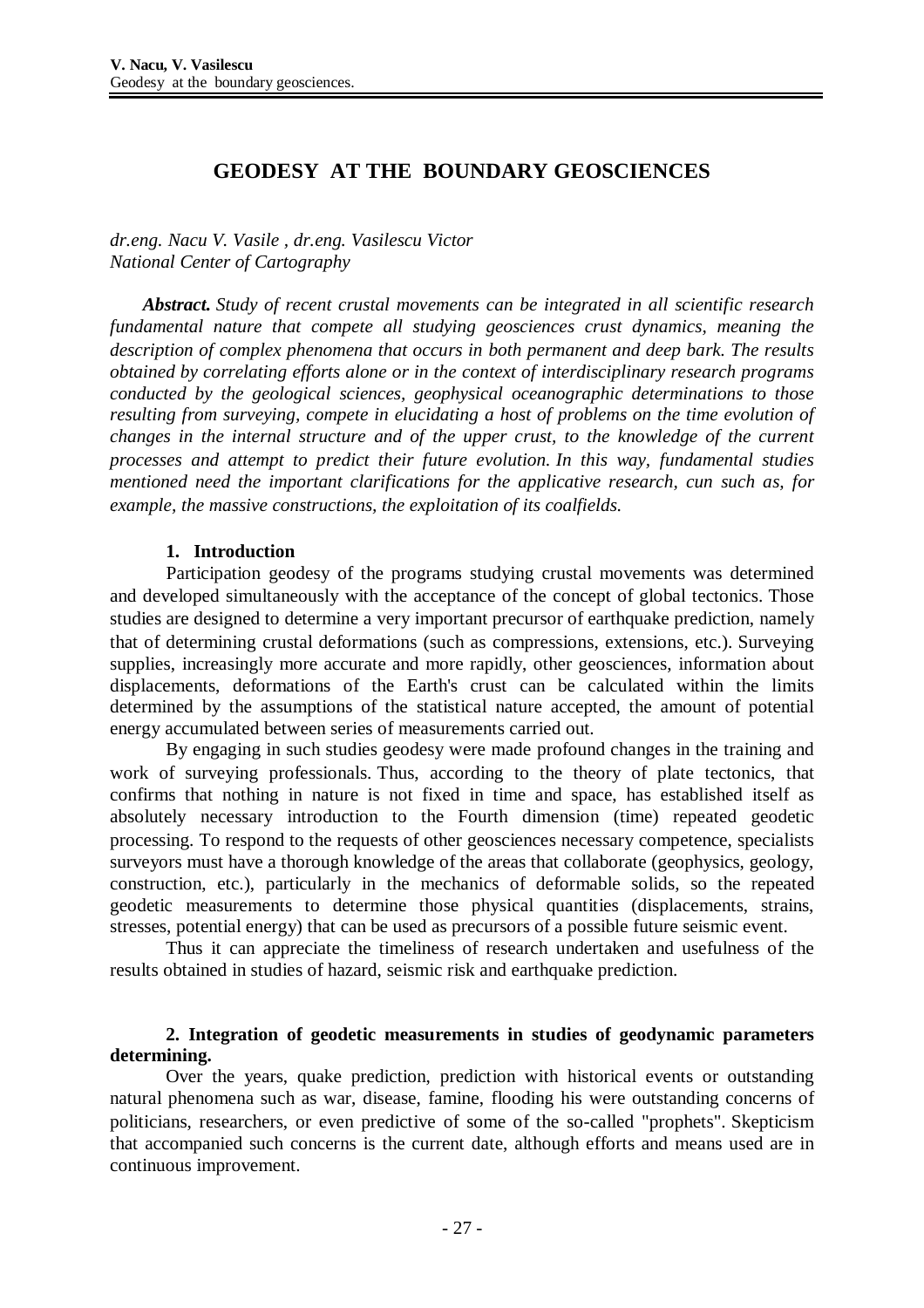If we confine ourselves only to the attack subject, we mention that works great international prestige **(Lyell,** 1968) is analyzed the time evolution of methods able to highlight earthquake precursor phenomena in legitimate desire to alert the population as operative possible the production of such a devastating phenomenon. Among such precursors traditional mentions: great changes of climate, terrain lifts and diving and abnormal behavior of animals, it was concluded that the universality of such popular myths have, not infrequently, a certain base objective, scientific . Many researchers have issued but the hypothesis of occurrence of such opinions or "theories" as psychological reactions of the population affected by disasters mentioned, and less scientifically substantiated determination or analysis. With the advent and development of appropriate tools and technologies that have been used in many seismic areas around the globe, including in our country, completing the list followed naturally on earth earthquake precursory phenomena with new components, whose determination acquire a strong scientific and that are held increasingly more necessary credibility.

A seismic event is characterized by the following geophysical effects:

- *- Fracture mechanics lithosphere;*
- *- Energy released inside the Earth;*
- *- Radiation of elastic waves.*

and can be defined by the following parameters:

- *- The position of the epicenter;*
- *- The depth of the hypocenter;*
- *- When the earthquake triggering and*
- *- Energy released.*

If an earthquake occurs in the earth's crust, it may indicate the following stages of development:

- In any region of the crust, located, for example, around a fault is generated a field of endeavor we hydrostatic nature, which in turn leads to an accumulation of elastic energy;

- At some point there is a rupture along the fault and an important part of the stored energy is suddenly released by broadcasting two types of seismic waves: P waves (where the expansion), and S-waves (shear waves). Another big part of the energy is converted into heat energy and potential energy. The phenomenon described above summary is accompanied by environmental trends to find another state of equilibrium, with post-seismic shocks.

Given the study addressed in this paper, further expose briefly the phenomenon known as crustal displacement recent (land), to determine which surveying is quite remarkable contributions.

#### **2.1. Earthquake parameters**

2.2.2.1. The intensity of seismic motion is a simple way to quantify, in terms of engineering, the size of an earthquake, and highlights by different seismic intensity levels, biological consequences and materials of a particular location or for a particular area. The intensity of an earthquake, characterize and psychophysiological behavior of people, and free surface configuration of the land changes.

Intensity scale of the most common are MM (**Modified Mercalli)** and MSK64 **(Medvedev-Sponheuer-Kärnik)** and include 12 levels of intensity. By convention, for example, assign intensity V earthquakes are perceived by the vast majority of existing in and that a large number of people located outside buildings, along with the appearance of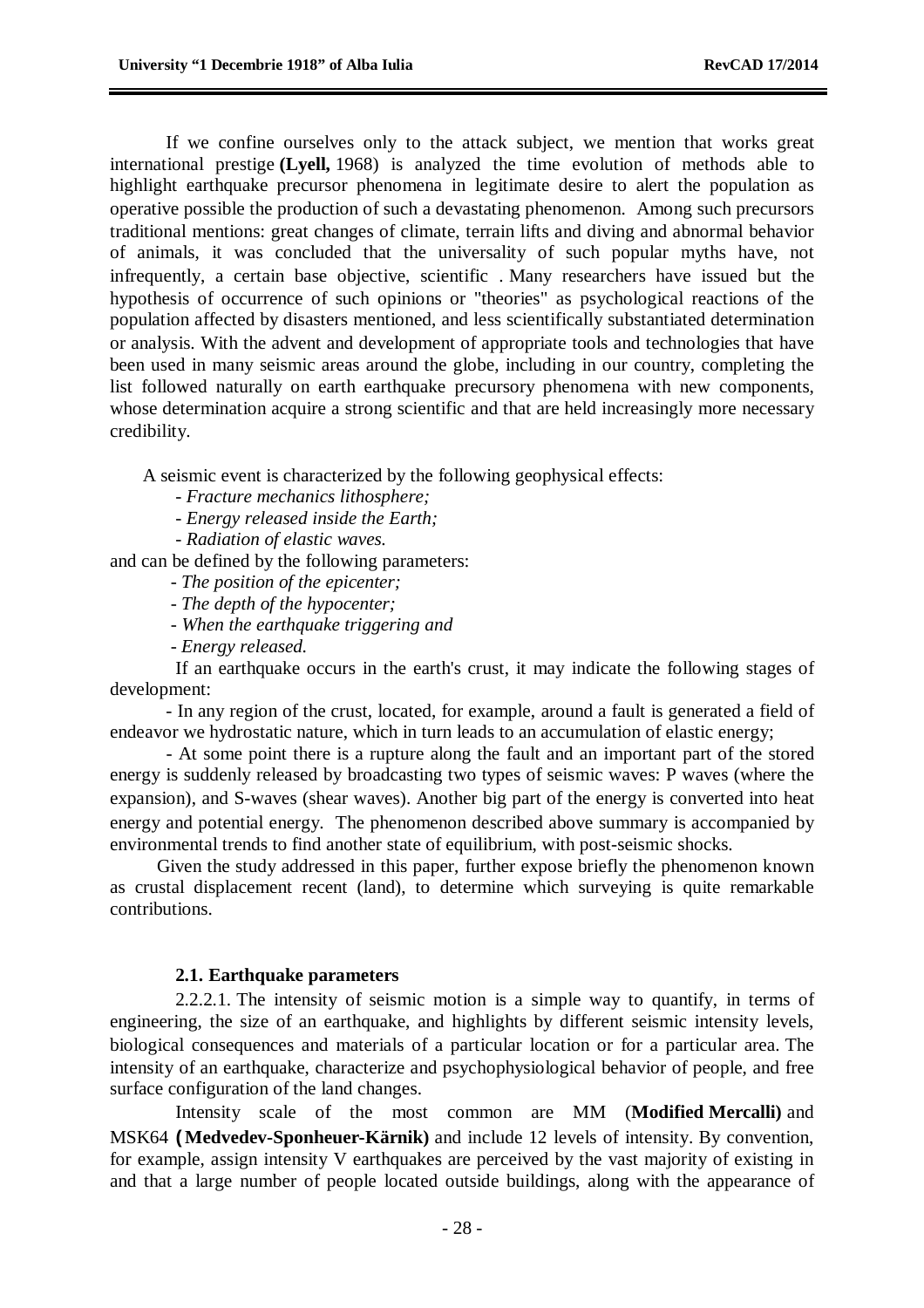superficial degradation construction. For situations occur when the total damage is assigned intensity level XII.

2.2.2.2. The magnitude of an earthquake is an objective measurement of energy released when the outbreak triggering seismic event, as determined on the basis of seismic recording instrument and, therefore, is independent of effects on the free surface of the land.

# **2.3. Main earthquake precursors**

One directions of research in recent years, which keeps hope to reduce losses and damage caused by earthquakes, is represented by the determination of technologies able to predict them, the study measured physical precursors preceding earthquakes, in general, and especially the big ones. In the literature **(Rikitake,** 1976; **Vogel,** 1979.1980; **Scholtz,** 1994) there are several classifications of earthquake precursors.

Among those over 20 precursors **(Rikitake,** 1976, 1979, 1994) considered the implementation of the program Japanese earthquake prediction, recent crustal movements study is given an important place

# **2.3.1. Geodetical techniques and measurements of gravity**

With the theory of plate tectonics occurs, geodetic measurements were attached to a new dimension, namely **time.** Geodesy was requested along with other geosciences: geophysics, geology, geomorphology, oceanography to bring their contribution in confirming (or completion) assumptions that underlie the theory.

# *2.3.1.1. Vertical geodetic networks.*

The first attempts to determine the methods of geodetic recent crustal movements (land) had the foundation precision geometric leveling method which has continually evolved in recent years, reaching the mean square error per kilometer double leveling below the 0.3mm/km.

# *2.3.1.2. Horizontal geodetic networks.*

Inserting instruments measure distances with high precision, produced significant changes in the structure of geodetic networks in the last 30 years, measurements of angle (triangulation) being supplemented or even replaced with distance measurements (trilateration).

#### *2.3.1.3. Repeated measurements of gravity.*

Changes in specific gravity over time in the size of an area may indicate either vertical movements or movements of masses inside the Earth. Both types of changes may occur not only in areas seismo-tectonic activity, but their specific by their precursor.

# *2.3.1.4. Space geodetic techniques.*

The launch of the first satellite Sputnik on 04/10/1957 can be considered the beginning of the era of satellite geodesy. In this notion, it includes all processes for measuring and processing the satellites (artificial) can observe and measure the Earth itself or they are carriers of measurement systems. Geodetic satellites generated first opportunity to study this phenomenon in real space, three-dimensional zones becoming more extensive (groups of countries or continents) and then a considerable development of precision measurement results.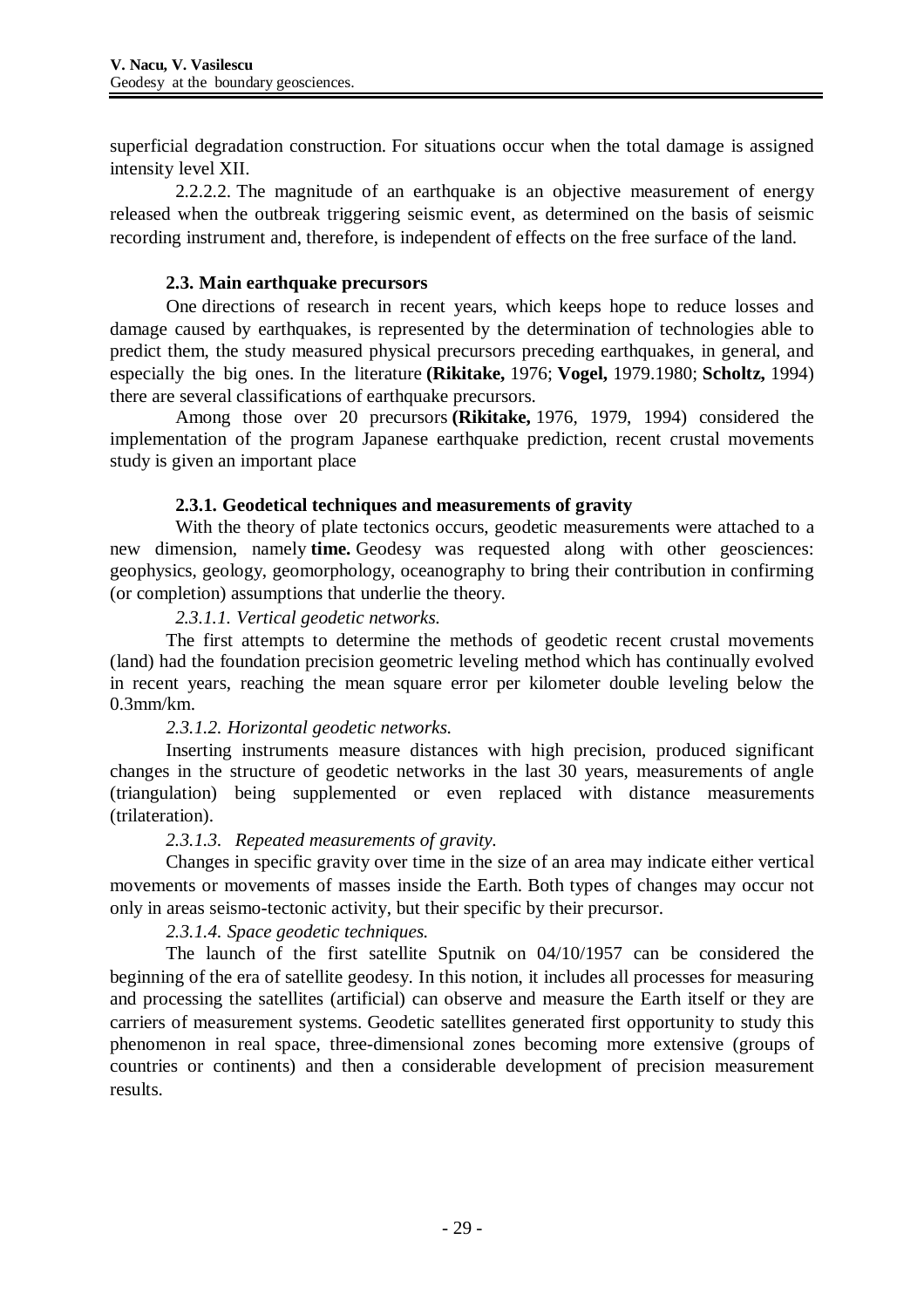#### **2.3.2. Continuous recording of the deformation of the crust (terrestrial)**

Continuous measurements of the dynamic behavior of the Earth's crust are affected by various external and internal forces of the Earth, have become a substantial component of modern geodynamic studies. In this category we mention: the accumulation of tension, tilt and expansions crust which are highlighted by using strainmeters, tiltmeter, gravimetric and registering tide gauge.

#### **2.4. Classification geodetic determinations of** r**ecent trips crust (terrestrial)**

Geodesy fulfills an important role in earthquake prediction studies, studies that have a strong interdisciplinary character, the only geosciences can provide information geometric increasingly accurate, on-time deformation of the crust. The results obtained by correlating observations and studies of geology, geophysics, geomorphology, oceanography with those obtained from geodetic determinations, compete in elucidating the problems concerning the time evolution of surface and deep structure of the Earth, to the knowledge of the current processes that are part scale dynamics and attempt to provide their mode of expression in the future.

#### **2.4.1. Classification in the report with the reference system considered**

Depending on the reference system to which the geodetic determinations of crust displacement (land) use many types of classification.

2.4.1.1. *Absolute determinations* that can be defined in relation to some of the known global positioning systems. Absolute character of determinations from the fact that they are made and processed in a global Cartesian geocentric.

2.4.1.2. *Determination of relative vertical displacements, respectively horizontal* dimensional changes are the geodetic coordinates of the points in relation to a number of points whose position is considered stable.

## **2.4.2. Classification according to the magnitude determinations recent travels the Earth's crust**

From this point of view there are the following determinations:

- *Global determinations* ;
- *Regional determinations* ;
- *Local determinations*.

## **2.4.3. Classification according to the accuracy of the geodetic**

Another criterion for determining the classification of recent trips crust geodetic methods is the accuracy which they are made of. Thus, if the position of a point P on the surface can be determined by geodetic methods useto average *a posteriori error*  $\pm m_p$ , we can consider the change of position of this point with a size  $\Delta D$  *P*, between two sets of determinations statistically significant only when:

$$
|\Delta D_{P}| > t_{k} \cdot |m_{P}| \qquad (1)
$$

## **2.4.4. Classification report the results obtained by processing**

2.4.4.1. *Vertical displacements* derived by surveying , the first geodetic methods for determining the movements of the crust (terrestrial) relied on recent trips leveling to determine the Earth's crust, both by volume measurements, and the accuracy of the results obtained.

2.4.4.2. *Horizontal displacement* derived from measurements of triangulation trilateration.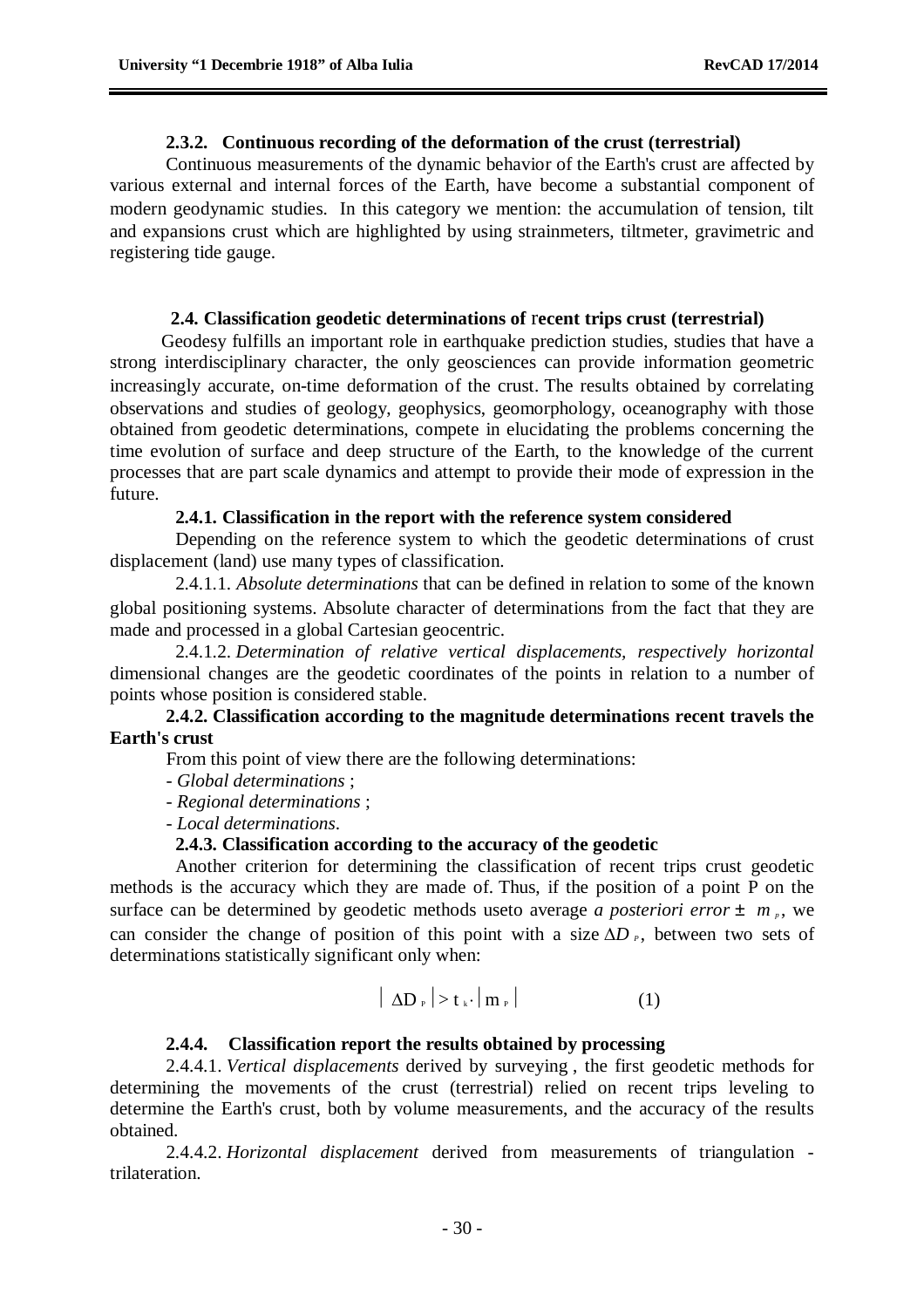# **2.4.5. Classification report prepared final product after repeated geodetic processing**

The first step in the study of recent crustal movements geodesic is represented by using the most accurate methods of measurements and then repeat them in that include specific methods of processing. The second stage is represented by the processing and analysis of movements in the interdisciplinary studies, which detach and generate causes of displacement.

For this purpose prepare specialty products, which aresummarized below.

2.4.5.1. *Map vertical movements*.

2.4.5.2. *Horizontal gradients of vertical movements*.

## **2.4.6. Classification according to the processing methods repeated geodetic measurements**

a - processing separate measurements on each phase measurements, from which the following conclusions main

b - block processing of all groups of measurements, which are taken into account the main conclusions obtained in separate processing described above.

# **2.5.Determination geodynamic parameters** r**ecent crustal movements**

The classic definition of *geodynamics* dates from 1889, when scientist **G. Schiaparelli,** in a speech at the Russian Academy of Sciences, defined the object of study of the geosciences: *system dynamics Earth - Moon, each of these bodies are considered as deformabile.*

## **2.5.1. Determinations global or regional trips recent crust**

As specified in **2.4.2. ,** *global or regional* determinations recent trips crust refers to large areas of the Earth's surface, including any number of countries or even continents, in their ensemble.

Currently stands two constellations using artificial satellites, launch navigation purposes to achieve the wish to consider:

- **GPS** ( **G** lobal **P** ositioning **S** ystem) - with the administrator of the U.S. Ministry of Defense;

- **GLONASS** ( **Glo** bal **Na** vigation **S**atellite **S**ystem), are under Russian administration.

As mentioned at the beginning of paragraph **2.1.** , the following categories of global tectonic movements are:

*- Divergent movements;*

*- Converging movements;*

*- Transcurente movements.*

From those basic concepts result geodynamic parameters main global crustal movements:

*- Coordinates of the rotation pole;*

*- Speed of rotation of plate tectonics;*

*- The boundaries between tectonic plates;*

*- Character rotation of plate tectonics that, especially from points of the edges of the plates considered;*

*- Cruising speeds in every geodesic, depending on their position from the pole of rotation of card.*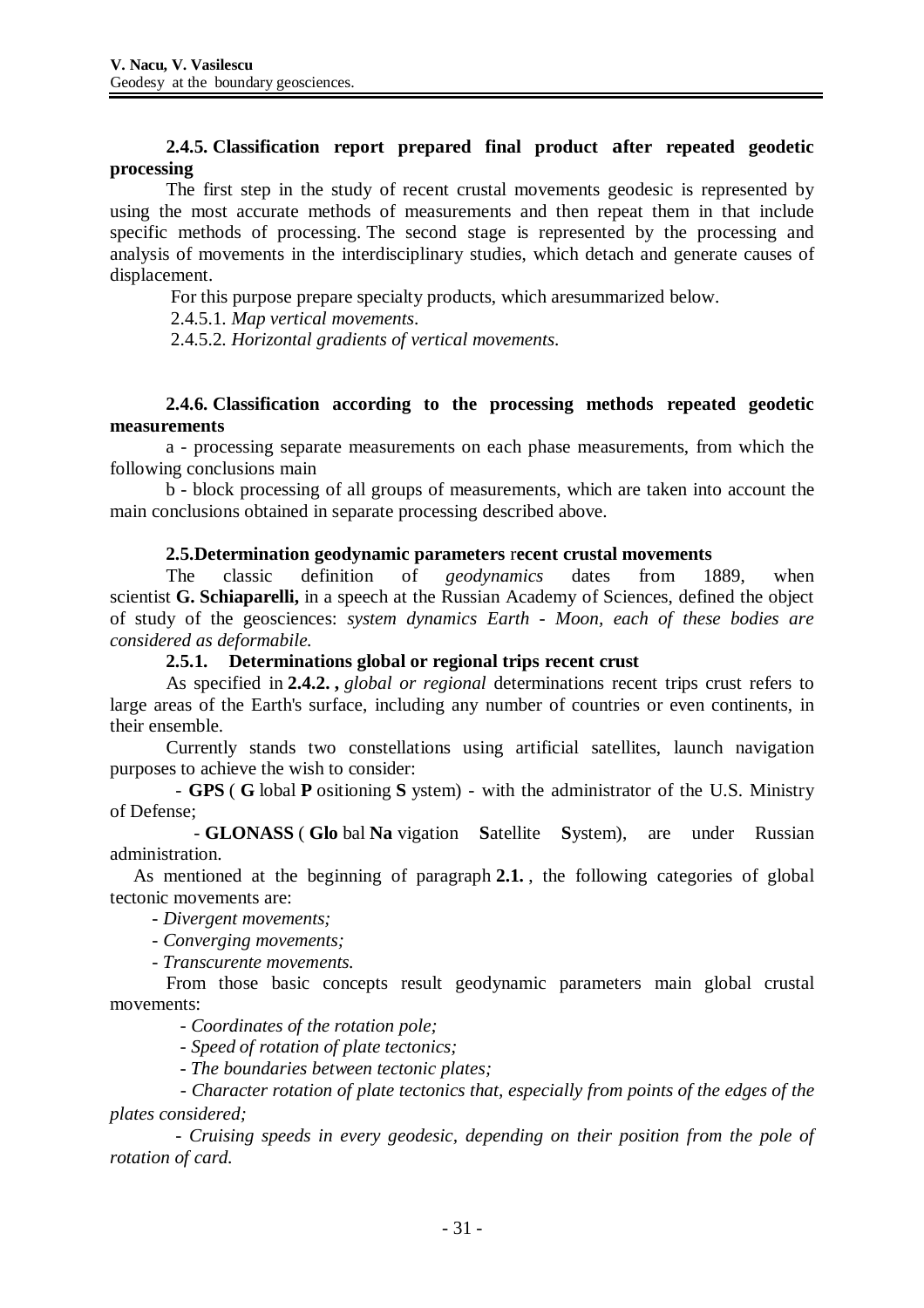#### **2.5.2. Determinations cvasiregionale**

Over the years, geodesy was asked to determine *certain parameters geodynamics* of recent crustal movements, using standard measuring technology then existing, relatively large territories, such as for a specific region of a country, or sometimes even for more extensive territories.

## **2.5.3. Determinations local**

As stated in 2.4.6.1. and 2.4.6.2. field campaigns necessary to achieve such measurements on small portions of land, but of particular interest (economic - such as Geodynamics of recent crustal movements:

-displacements resulting from the difference in those items geodesic coordinate measurements obtained at different times;

deformation of a body defined as the change in position and shape of the body between the initial thought stage and another final thought;

- expansion or expansion average;

- average differential rotation;
- $-$  the shear strain tensor:
- $-$  tensions in the earth's crust:
- energy accumulated in the earth's crust;
- a possible earthquake magnitude M.

#### **2.6. Predicting earthquakes**

Earthquake prediction aims ultimately limit / avoid huge damage caused by them, and the loss of lives. About four decades ago, it is believed that earthquakes prediction could not be considered as a scientific research itself. In the years "60 appeared in Japan and U.S. research-oriented programs predicting earthquakes ( **Rikitaki,** 1976 **Kislinger,** to 1975, to,) who denied previous hypothesis. Earthquakes accompanied the human and material losses that may be considered catastrophic and occurred in recent years in various parts of the globe (like the one that occurred in our country at 04.03.1977) fully demonstrates the need to address and resolve gradual extremely complex issue that is forecast earthquakes.

In predicting earthquakes can highlight the following aspects of the base (Figure 1) ( **Dambara,** 1980).

- Location of the area where earthquakes may occur with high probability;

- Observation within these areas to measure changes in the precursors of earthquakes in the ccount of the point at which the earthquake may occur;

- Development of models represents the earthquake source to be able to make a correct interpretation of the evolution phenomenon and research results.

The basic principle of earthquake prediction is relatively simple, but not always easy to achieve, and can be stated as follows: any parameter that can be considered as a precursor to an earthquake that large changes occurs in relation to normal, can be used for earthquake prediction if there is the possibility to track / her in the evolution of temporal measurement.

Regarding the geodetic determinations, the general principle mentioned above can thus be applied: large and sudden changes in position geodetic points can often be associated with a future earthquake. Those changes can be no doubt strongly influenced by the system of marking those paragraphs. It must be realized that the movement of the crust layer on position does not influence the conclusions landmark. Studies should be undertaken to emphasize those geodetic displacements in these items and are a consequence of sudden releases accumulated tensions, to limit breakage, tectonic forces in action. Also a real efficiency can be achieved only with a high rate of repeatability Geodetic and certainly adequate coverage of the area surveyed geodetic points.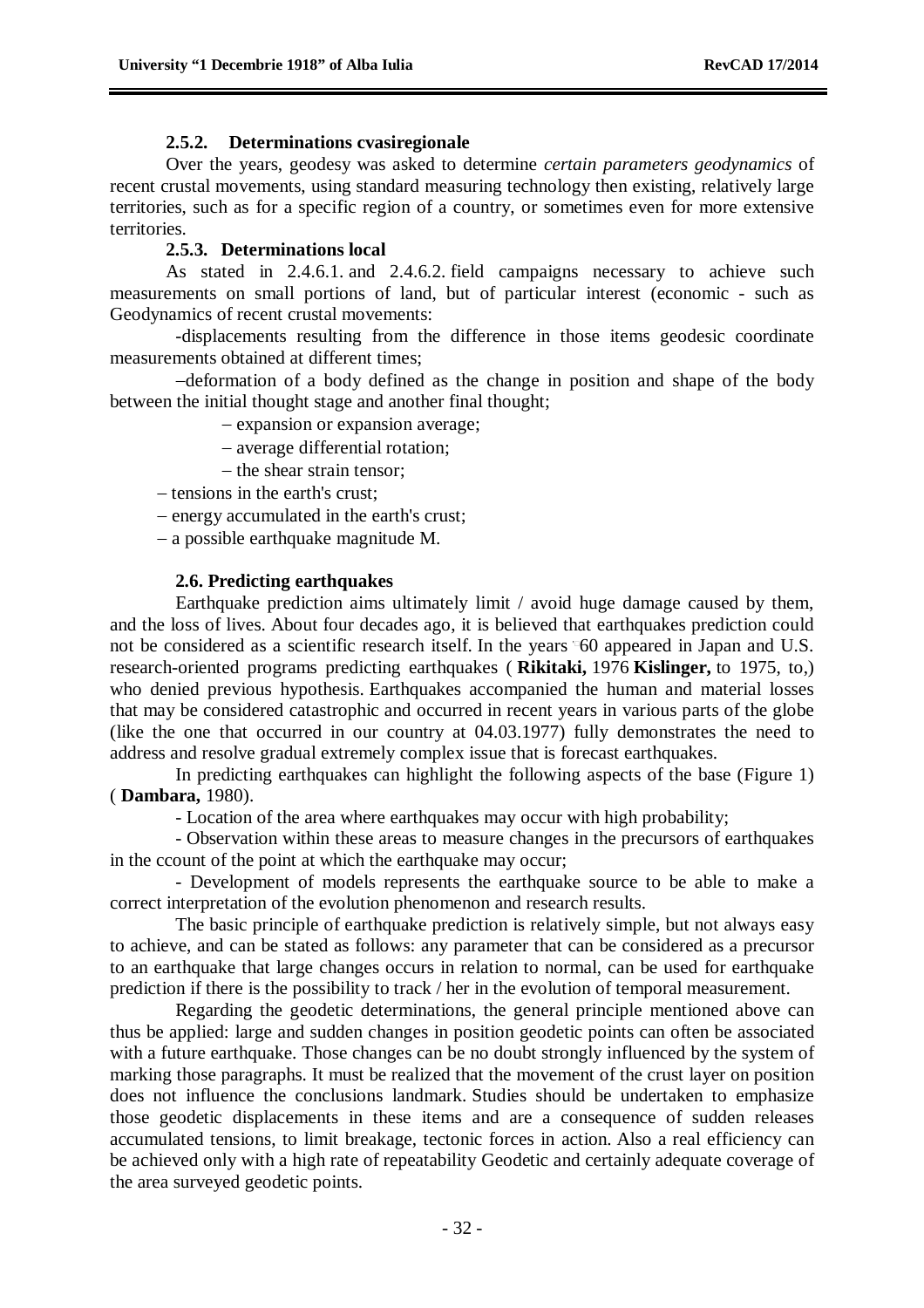Therefore, in countries with an advanced economy and high seismicity, the financial effort for earthquake prediction studies is immense. Geodetic results contribute, usually a long-term prediction because such determinations have, however, a discreet. A short-term prediction can be made only keeping observations that require specialized equipment and personnel, so a considerable financial effort that can be supported only economically strong countries (Japan, U.S., Russia).

An earthquake prediction must provide the following main elements: the rupture, the magnitude and time of occurrence of the incident.

#### **2.6.1. Predicting rupture zone**

Predicting rupture zone or epicentral area is one of the mandatory elements of a complete terrestrial predictions. After the occurrence of an earthquake rupture zone can be identified by the area that includes the pre-shock epicenter main shock and post-shock, or the size of the area with crustal deformations pre-and co-seismic. For detection of anomalous crustal deformations corresponding to a seismic regions identified have made repeated geodetic measurements, research that can be considered as fundamental in nature.

Because the interval between successive fundamental research can be very short, because it's expensive and human effort is extremely high, their frequency may be somewhat higher only in special areas where the likelihood of an earthquake in the near future is high, considering the precursors of earthquakes and seismic activity earlier. For this purpose, in such regions are created geodynamic polygon test, which are performed not only in geodetic measurements, but otherwise (as mentioned in **2.3)** which are repeated at appropriate times.





#### **2.6.2. Magnitude prediction**

Voltages that can accumulated in a unit volume of the crust and are more or less uniform, depending, in general, the geology of the area, and the internal structure of the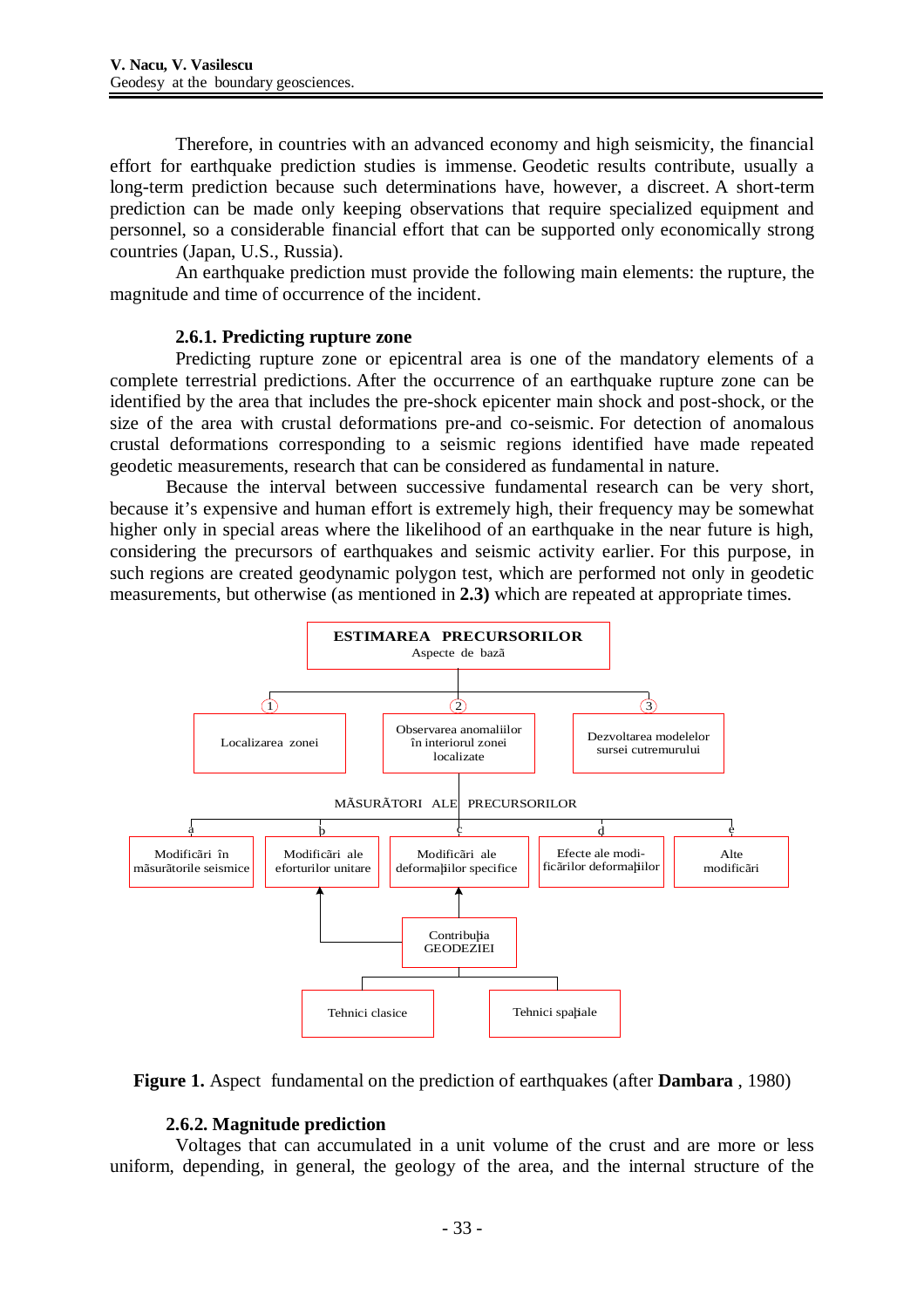lithosphere. Thus, it is accepted that strong seismic phenomena involve large areas of the surface, crustal deformation associated with the earthquake. Such a relationship between magnitude earthquake and crustal deformation area was obtained **Dambara** in 1966, and subsequently corrected in 1981:

$$
M = 1.91 \text{ lgr} + 4.43, \qquad (2)
$$

where M is the earthquake magnitude, and r is the mean radius of the area in km crustal deformations.

#### **2.6.3. The prediction of the time of earthquake**

Establish dependency relationships between earthquake magnitude M and the time T in crustal movements occurring preoccupied several authors ( **Tsubokawa,** 1969, 1973, **Scholz** ; 1973) resulting variants, of which the most common is:

 $lg T = 0.65 M - 1.2$  (3)

where T is the precursor time measured in years.

**Rikitake** (1979, 1994), which analyzed data available precursors, which are an order of magnitude higher than the previous study, obtained the following equation:

$$
lg T = 0.60 M - 1.01 \qquad (4)
$$

Note that there are small differences between the results of the two equations for magnitudes **M <7,** differences that are large but when there magnitude **M>7.0** exemplifying were considered seismic data from the same area ( **Dambara,** 1981).

Precursor time when geodetic can be seen on the diagram shown in Fig. 2. and described as follows:

 $(\alpha)$  - extensive crustal movements over a long period of time occurring anomalous movements which tension spring;

**( <sup>1</sup> )** - extended anomalous movements over a period of time **,** a few years before an earthquake. In this period there were dilated processes;

 $(\beta_2)$  - anomalous movements occurring shortly before an earthquake;

 $(\gamma_1)$  - in this beam equalization occurs producing tensions preceding the main shock **(period**  $\gamma$ ) and release tensions **(between**  $\gamma$ ). This sudden and large deformations occur;

**( )** - this phase is a sequence of random movements occurring immediately after the shock.

After the restart cycle phases mentioned which tension  $(\alpha)$ .